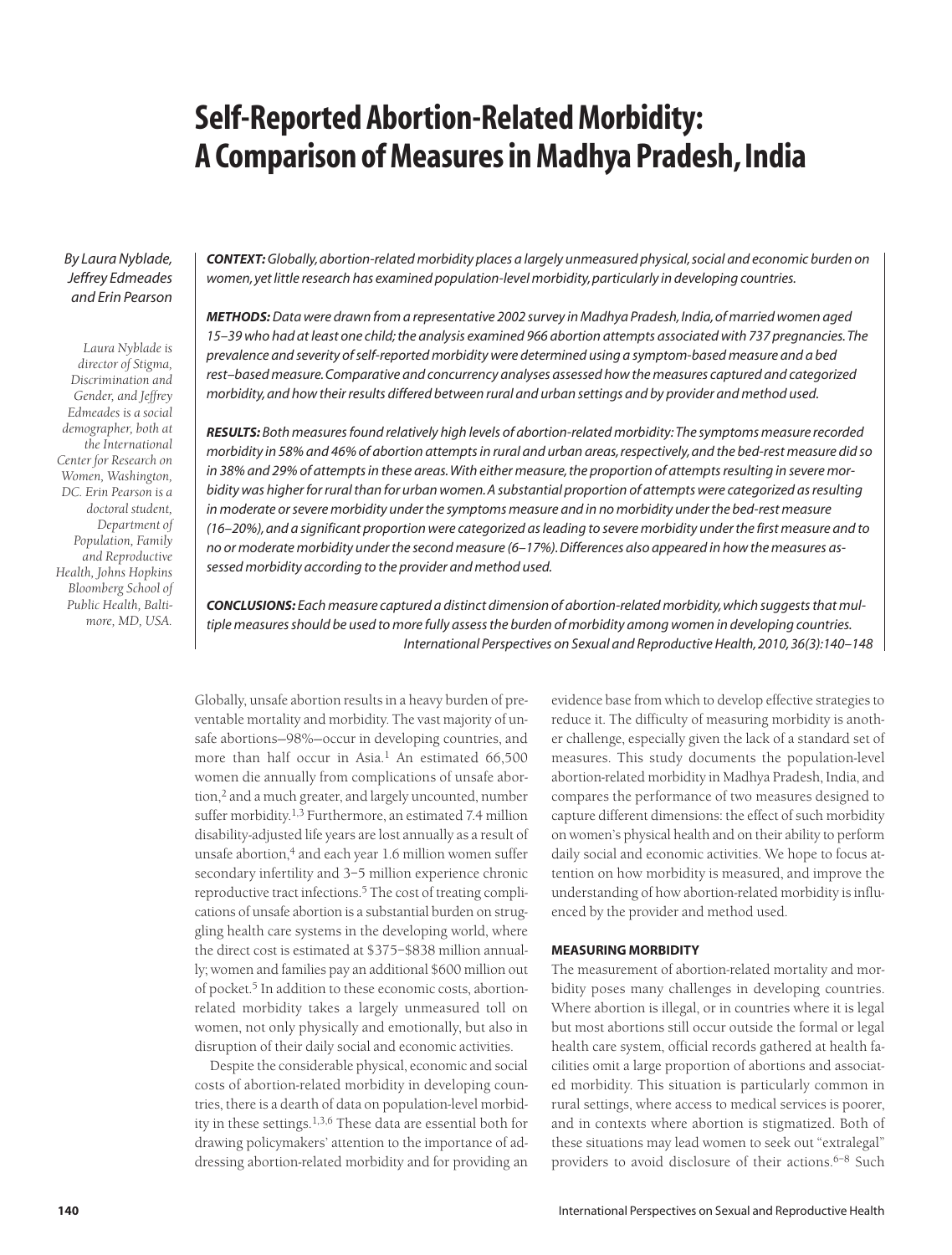women are not represented in studies relying on facilitybased samples unless they need further services because of complications or a continuing pregnancy.<sup>9</sup> Furthermore, even in settings where abortion is legal, women seen in health facilities are likely to differ in key characteristics (e.g., family support, income and education) from women who do not use formal health care, which makes it difficult to generalize the morbidity findings of clinic-based studies to the broader population of abortion seekers.

Past research in this area has often focused exclusively on clinical complications, particularly in studies using facility-drawn samples. While this approach is the most accurate for capturing morbidity from a medical perspective, it offers little opportunity for exploring morbidity from women's perspectives. As a result, studies based on this approach are unable to explore questions such as which symptoms or complications matter or are significant enough to women to report as morbidity, what they cost in terms of disruption to women's daily lives and what the characteristics of the abortion-seeking process are, particularly for abortions sought outside of health facilities. These types of information are best collected directly from women themselves, but this approach presents challenges of its own. Whereas measuring morbidity and its severity in formal health care settings is well defined on the basis of clinically observed and clearly understood symptoms,10,11 measuring self-reported morbidity in qualitative studies or through surveys is more difficult. Asking women to report morbidity in clinically defined terms is often not feasible, as many women have never received formal medical care for postabortion complications or may not know the clinical terms for the complications they experienced. Women may also rate the severity of morbidity differently from medical providers. Symptoms or complications that are significant or severe enough to be recalled by women may also differ across cultures, between urban and rural settings, and by whether and how pain is managed.<sup>9</sup> Issues of causality and recall also pose challenges, as women may be reporting on an event that occurred in the distant past.

Given these challenges, it is not surprising that relatively few studies have been conducted on morbidity outside clinical settings. Like self-perceived (or self-reported) morbidity measurements in other fields, $12,13$  abortion morbidity measurements typically focus on measuring prevalence and severity of symptoms or functional disability. Previous studies of self-perceived abortion morbidity have used a range of measures to classify morbidity and its severity, posing an additional challenge of comparability across settings.

Some of these studies asked women about a simplified list of symptoms that reflect the main clinically defined complications of unsafe abortion.9,14–17 These generally include a range of questions about bleeding, fever, foulsmelling discharge, pain, incomplete abortion, general weakness, and trauma or physical damage to the body. A few studies, particularly those related to medication abortion using mifepristone and misoprostol, asked about the timing or duration of complications.<sup>9,14,17</sup>

Other studies measured functional disability by asking women about disruptions to daily life that resulted from abortion-related complications.7,15,16 Typical measures focused on either the ability to perform daily tasks, such as cooking and caring for children, $9$  or the need for bed rest.<sup>16</sup> This range of questions reflects the variety of measures used more broadly in measuring morbidity for other conditions, including days confined to bed, days of work missed, days of school missed and whether daily activities were restricted.12,13

While there are similarities in the types of questions asked across studies, there are no standardized questions or assessments of the measures themselves—which presents a challenge for scaling up the collection of selfreported abortion-morbidity data. In particular, we are unaware of any attempt to compare the two types of measures considered here—symptoms or complications and disruption to daily life—in the same population to assess whether they are capturing the same dimensions of the "costs" of morbidity. The present study examines whether they provide similar assessments of the levels and severity of morbidity, whether there are differences by rural-urban location and whether collecting just one measure would adequately capture levels of self-reported morbidity.

# **SETTING**

The study was conducted in Madhya Pradesh—one of India's poorest states—which is characterized by high fertility rates, traditional social norms, limited infrastructure and a history of underdevelopment. Women in Madhya Pradesh have limited autonomy, reflecting the state's conservative social norms. Child marriage is common throughout the state, and as is typical in this region of India, women face significant restrictions on their personal mobility and are frequently excluded from household decisions, including those related to their own health needs and care.18

Since the Medical Termination of Pregnancy Act was passed in 1972, abortion has been legal within the first 20 weeks of pregnancy for a wide array of medical, social and economic reasons. However, awareness of the legality of abortion is low in Madhya Pradesh, making this population more similar to those in settings where abortion is illegal. Despite legalization, the provision of legal abortion services in Madhya Pradesh remains poor. In 1997–1998, the state had only 300 registered abortion centers, or approximately five centers per million people.19 At the time of data collection for this study, medication abortion (i.e., use of mifepristone and misoprostol) had not been legalized in India, and the most common abortion method used in these centers was dilation and curettage (D&C), despite the World Health Organization's recommendation of vacuum aspiration, particularly at early gestational ages.20 In part, this recommendation is based on the higher rates of complications associated with  $D\&C^{1,21}$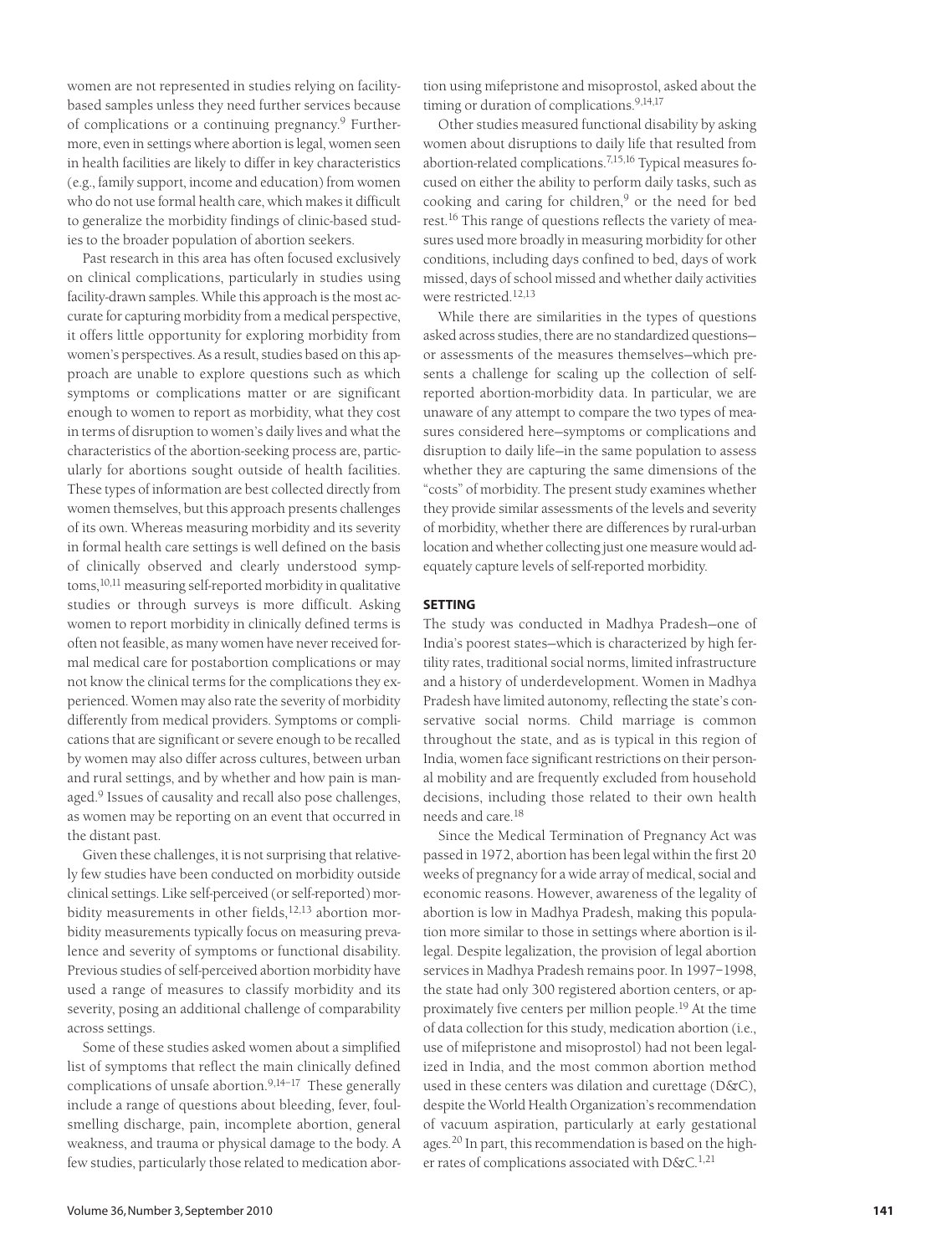The vast majority of abortions in Madhya Pradesh and elsewhere in India are believed to be performed outside of registered abortion centers and are not reported in government records.\*15,22 Illegal abortions in India are estimated to outnumber legal ones by a factor of  $3-8$ .<sup>23,24</sup> About 90% of the estimated six million induced abortions in India each year are performed illegally by uncertified medical or nonmedical practitioners, contributing to high maternal mortality.<sup>8</sup> In Madhya Pradesh, maternal mortality is higher than in India as a whole; according to data from the 2004–2006 Sample Registration System, its maternal mortality ratio is 335 deaths per 100,000 births, compared to 254 per 100,000 in the country overall.25

# **METHODS**

# **Data**

The data come from a 2002 survey of 2,444 married women who were aged 15–39 and had at least one child. The survey used a narrative interviewing technique that built on a prior qualitative phase, and was pilot-tested prior to implementation.<sup>26</sup> Respondents were selected using a stratified-cluster sampling approach to ensure that data were representative of the state; urban areas were oversampled to enable the analysis of differences between urban and rural areas. In addition to information on the characteristics of women and their households at the time of the survey, retrospective information was collected on each pregnancy experienced, resulting in a data set of 9,127 pregnancies with a known outcome.

Analyses were based on 737 pregnancies during which an attempt was made to abort the pregnancy; 347 pregnancies were contributed by 284 rural women, and 390 were contributed by 290 urban women. In cases where multiple abortion attempts were made, each attempt was included separately, resulting in a total of 966 individual attempts.† All attempts were included, regardless of whether they led to a completed abortion; an attempt was defined as any action taken by the woman to terminate the pregnancy.‡ A variety of data were collected about each attempt, including where she went for the abortion, the advice or treatment received, any resulting complications and the use

*TABLE 1. Among married women aged 15–39 with at least one child, percentage and number of abortion attempts for which they reported symptoms and complications, according to rural or urban residence, Madhya Pradesh, India, 2002*

| Symptom                 | Rural<br>$(N=451)$ |     | Urban | $(N=515)$ |  |  |
|-------------------------|--------------------|-----|-------|-----------|--|--|
|                         | $\frac{0}{0}$      | No. | $\%$  | No.       |  |  |
| None                    | 41.2               | 186 | 54.0  | 279       |  |  |
| Pain                    | 38.4               | 173 | 27.0  | 139       |  |  |
| Excessive bleeding      | 25.3               | 114 | 9.9   | 51        |  |  |
| Incomplete abortion     | 3.8                | 17  | 1.9   | 10        |  |  |
| Infection/fever         | 6.7                | 30  | 3.9   | 20        |  |  |
| Weakness                | 31.7               | 143 | 24.7  | 127       |  |  |
| Damage to uterus/vagina | 0.2                |     | 0.6   | 3         |  |  |
| Other                   | 1.8                | 8   | 1.6   | 8         |  |  |

 $\overline{\phantom{a}}$ 

*Note:* Multiple responses were allowed.

of follow-up care. Information on background characteristics was also collected: parity at the time of the abortion attempt, previous number of attempts to terminate the index pregnancy, woman's and husband's education level (zero, 1–9, or 10 or more years) and gestational age.

## **Symptom-Based Measure**

This measure was based on a simplified set of abortionrelated clinical symptoms and complications (Table 1) that women were likely to be aware of and be able to name (excessive bleeding, incomplete abortion, infection or fever, and damage to the uterus or vagina), as well as less clinical symptoms that were clearly important to women (pain and weakness), as reported by participants in other studies on morbidity and in the qualitative and pilot-testing phases of this study. An "other" category included additional symptoms.

Although data were collected on bleeding, no information was gathered on the amount or duration of bleeding; the occurrence of excessive bleeding was based on the woman's perspective. To address the difficulty of classifying excessive bleeding in terms of the severity of morbidity it represented, we examined the effect of reclassifying such reports for all provider and method combinations by using information on the reported number of days of bed rest associated with the abortion attempt. Reports of excessive bleeding that included three or fewer days of bed rest were reclassified into the moderate morbidity category; as expected, this shifted a significant proportion of cases from the severe to the moderate category. However, the proportion of cases so reclassified differed significantly according to the provider and the method used: More than half of the attempts in which a surgical abortion was performed by a government or private medical provider were reclassified, whereas far smaller proportions of attempts using other providers or methods were reclassified (the largest reclassification included 18% of attempts, and most included fewer than 1%).

As a result, the symptom-based measure broke abortion attempts into three categories: attempts that led to severe morbidity—an incomplete abortion, infection or fever, damage to the uterus or vagina, or excessive bleeding accompanied by four or more days of bed rest; attempts that led to moderate morbidity—excessive bleeding accompanied by three or fewer days of bed rest, pain, weakness or other complications; and attempts that resulted in no morbidity—that is, no symptoms or bed rest.

\*This study was unable to distinguish between unregistered providers who had some medical training and those who did not.Thus,the quality of care received by women who used unregistered providers, and the severity of resulting abortion-related morbidity,may have varied considerably.

†Eighty-seven abortion attempts in which women were refused treatment and took no further action to end the pregnancy were excluded,reflecting our primary interest in the morbidity associated with attempts.

‡This included the effective abortion methods offered in both registered and unregistered abortion centers,as well as such traditional methods as taking unspecified pills, consuming spicy foods, massage or physical exertion.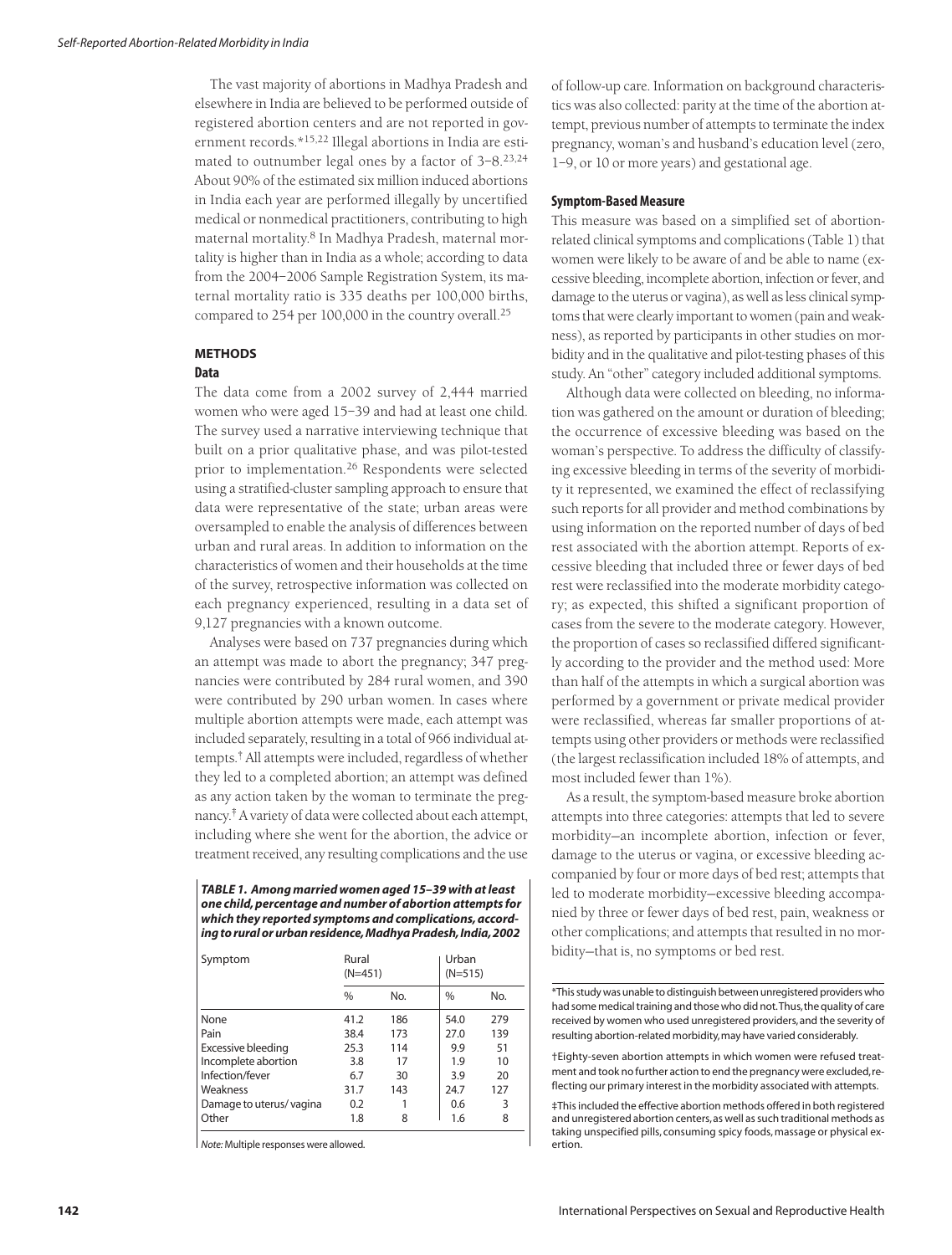# **Bed Rest–Based Measure**

The bed-rest measure was designed to capture the disruption to daily life caused by morbidity resulting from an abortion attempt. While recent studies have found that most women take some rest following an abortion, $27$  this typically consists of sharing household duties with other household members—poor women in particular are unlikely to be able to take a significant break from domestic and other chores following abortions.28,29 Given how unusual it is for women in this setting to completely stop daily activities and be bedridden, the length of bed rest related to an abortion attempt may offer an alternative measure of morbidity that is perhaps as accurate as selfreported clinical symptoms. Bed rest, as opposed to other "daily life disruption" measures (e.g., being unable to cook or care for children), was selected for two main reasons: First, it was thought to be more easily quantified by the women being interviewed; and second, this measure was likely to be less affected by respondent recall issues, as full bed rest that interrupts all activity is an unusual occurrence. Women were asked, with respect to a specific abortion attempt, "Were you bedridden or unable to get up for some period of time because of the complications or side effects? How long could you not get up?" Responses were coded as zero, 1–3, 4–7, and eight or more days; from the pilot survey, it was clear that any bed rest beyond seven days indicated severe morbidity. Accordingly, the bed-rest measure was constructed as follows: severe morbidity attempts that led to eight or more days of bed rest; moderate morbidity—attempts that led to 1–7 days of bed rest; and no morbidity—attempts that led to no bed rest.

## **Analysis**

Our aim was twofold: to document the prevalence and severity of self-reported abortion-related morbidity, and to improve understanding of the measurement of populationlevel morbidity by comparing symptom-based and bed rest–based measures. To assess how these two measures performed in this context and the implications for our understanding of overall abortion-related morbidity in Madhya Pradesh, we adopted a multistage analytical strategy. First, we compared how the measures categorized the prevalence and severity of morbidity experiences, and how they differed between rural and urban settings; Pearson's chi-square tests were used to assess differences. Second, we examined the concurrency between the two types of measures. Finally, we considered how the results yielded by the measures differed according to provider type and abortion method used.

# **RESULTS**

# **Background Characteristics**

Among abortion attempts by married women in Madhya Pradesh, the mean number of children at the time of the attempt was 2.9; the mean number of previous attempts at terminating the index pregnancy was 0.4 (Table 2). Nearly half of the attempts were made by women with no

schooling, almost four in 10 by women who had 1–9 years of education and one in six by women who had 10 or more years of education; overall, 19% of attempts were made by women whose husband had no schooling, 42% by those whose husband had 1–9 years of education and 39% by women whose husband had at least 10 years of schooling. In 86% of the abortion attempts, the gestational age was 1–3 months. Forty-two percent of attempts were made by the woman herself; 38% and 13%, respectively, were made by private or government providers and 7% were made by others. Ingesting pills was the most common method used

#### *TABLE 2. Means and percentage distributions of abortion attempts, by selected characteristics, according to rural or urban residence*

| Characteristic                                              | All<br>$(N=921)$ | Rural<br>$(N=426)$ | Urban<br>$(N=495)$ |  |
|-------------------------------------------------------------|------------------|--------------------|--------------------|--|
| <b>MEANS</b>                                                |                  |                    |                    |  |
| Parity at time of abortion attempt 2.9                      |                  | 3.2                | 2.6                |  |
| Previous no. of attempts to end<br>index pregnancy          | 0.4              | 0.4                | 0.4                |  |
| PERCENTAGE DISTRIBUTIONS<br><b>Woman's education (yrs.)</b> |                  |                    |                    |  |
| 0                                                           | 45.6             | 56.1               | $22.0*$            |  |
| $1 - 9$                                                     | 37.8             | 35.0               | 44.0               |  |
| $\geq10$                                                    | 16.7             | 8.9                | 33.9***            |  |
| Husband's education (yrs.)                                  |                  |                    |                    |  |
| 0                                                           | 18.7             | 22.8               | $9.5***$           |  |
| $1 - 9$                                                     | 42.1             | 45.1               | 35.6               |  |
| $\geq10$                                                    | 39.2             | 32.2               | $55.0*$            |  |
| <b>Gestational age (mos.)</b>                               |                  |                    |                    |  |
| $1 - 3$                                                     | 85.7             | 85.2               | 86.9               |  |
| $4 - 5$                                                     | 14.3             | 14.8               | 13.1               |  |
| <b>Provider</b>                                             |                  |                    |                    |  |
| Self                                                        | 42.1             | 48.6               | $27.5***$          |  |
| Private                                                     | 37.5             | 32.2               | $49.3***$          |  |
| Government                                                  | 13.2             | 10.1               | $20.0*$            |  |
| Other                                                       | 7.3              | 9.2                | $3.2*$             |  |
| <b>Abortion method</b>                                      |                  |                    |                    |  |
| Pills#                                                      | 36.9             | 39.7               | $30.7*$            |  |
| Surgical                                                    | 29.0             | 21.6               | $45.7***$          |  |
| Other§                                                      | 34.1             | 38.7               | $23.6+$            |  |
| Attempt led to symptom-based complication                   |                  |                    |                    |  |
| Yes                                                         | 52.9             | 56.6               | 44.7               |  |
| No                                                          | 47.1             | 43.4               | 55.3               |  |
| Follow-up care received after experiencing complication††   |                  |                    |                    |  |
| Yes                                                         | 36.5             | 38.3               | 31.4               |  |
| No                                                          | 63.5             | 61.7               | 68.6               |  |
| Attempt ended in completed abortion                         |                  |                    |                    |  |
| Yes                                                         | 50.2             | 46.7               | 58.1               |  |
| No                                                          | 49.8             | 53.3               | 41.9               |  |
| Total                                                       | 100.0            | 100.0              | 100.0              |  |

\*p<.05.\*\*p<.01.\*\*\*p<.001.†p<.10. ‡Includes malaria pills and other unspecified pills used in an abortion attempt; medication abortion was neither legal nor available in Madhya Pradesh during the survey period.§Includes insertion of an object into the vagina; eating or drinking spicy foods, hot drinks or herbs; massage; carrying heavy loads; and intentional jumping or falling. ††Among cases involving complications.*Notes:*Some women made multiple attempts, and Ns include all such attempts;however,45 cases were excluded because of incomplete information. Proportions are weighted to account for oversampling of urban areas.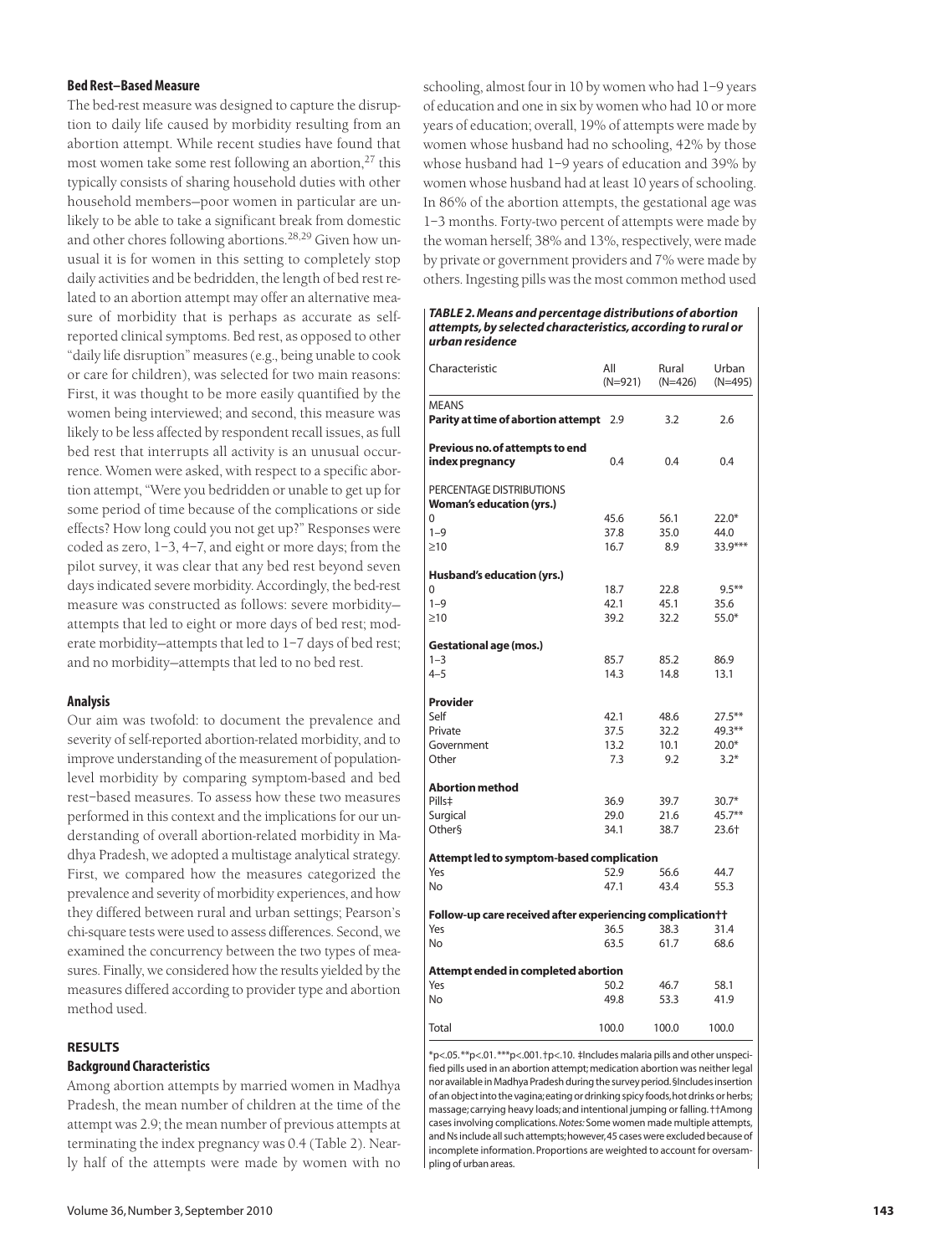*TABLE 3. Percentage distribution of abortion attempts, by level of morbidity of symptom and bed-rest measures, according to rural or urban residence*

| Measure         | Rural<br>$(N=444)$ | Urban<br>$(N=514)$ |
|-----------------|--------------------|--------------------|
| <b>Symptoms</b> |                    |                    |
| None            | 41.9               | 54.3†              |
| Moderate        | 28.9               | 33.7               |
| Severe          | 29.2               | $12.1***$          |
| <b>Bed rest</b> |                    |                    |
| None            | 61.9               | 70.6+              |
| Moderate        | 21.4               | $16.2***$          |
| Severe          | 16.7               | 13.2               |
| Total           | 100.0              | 100.0              |

\*\*p<.01.†p<.10. *Note:*Information on bed rest was missing for eight attempts.

(37%),\* followed by "other" (e.g., insertion of an object into the vagina, eating or drinking spicy foods, hot drinks or herbs, carrying heavy loads, or jumping or falling; 34%) and surgical methods (29%). For 37% of attempts that involved symptom-based morbidity, women reported receiving follow-up care (as did half of those who had severe complications; not shown). Half of all attempts resulted in completed abortions.

In the sample of all abortion attempts, rural women had more children at the time of the attempt, on average, than did urban women (3.2 vs. 2.6), and rural women and their husbands had less schooling than their urban counterparts (e.g., the proportions in rural and urban areas with no schooling were 56% and 22%, respectively, among women, and 23% and 10% among husbands). Among attempts reported by rural women, 49% were made by the woman herself, as were 28% of attempts reported by urban women, whereas attempts by rural women were less likely than those by urban women to be with a private provider (32% vs. 49%) or a government provider (10% vs. 20%). For both groups, however, abortion attempts were more likely to have been with a private provider than a government one (32% vs. 10% among rural women, and 49% vs. 20% among urban women). Finally, attempts were least likely to happen with other types of providers (9% and 3%, respectively, among rural and urban women), typically traditional abortion providers.

Women in rural and urban settings also differed in the abortion methods they used, partly reflecting differences in where they sought abortion services. Abortion attempts made by rural women were less likely than those made by urban women to rely on surgical methods (22% vs. 46%) and more likely to rely on pills (40% vs. 31%) or other methods (39% vs. 24%). As might be expected given these differences, attempts by rural women were less likely to result in a completed abortion than attempts by urban women (47% vs. 58%), although this difference was not statistically significant. When only attempts made at government or private providers were considered, 58% of attempts by rural women and 74% of those by urban women resulted in a completed abortion (not shown).

#### **Prevalence and Severity of Morbidity**

Fifty-three percent of all abortion attempts led to some symptom-based morbidity (see Table 2). Overall, the measure of morbidity based on symptoms found higher levels of abortion-related morbidity than did the measure based on time spent in bed rest (Table 3). Furthermore, 58% of abortion attempts in rural areas resulted in at least some symptom-defined morbidity, whereas 46% of attempts in urban areas led to such morbidity. Similarly, attempts by rural women were more likely than those by urban women to have led to bed rest (38% vs. 29%).

With use of either measure, the proportion of abortion attempts resulting in severe morbidity was higher for rural than for urban women. With the symptom-based measure, 29% of rural and 12% of urban attempts resulted in morbidity that was classified as severe, and this difference was significant. With the bed rest–based measure, 17% of attempts in rural areas and 13% in urban areas resulted in severe morbidity, however, this difference was not significant. In addition, the proportion of abortion attempts that resulted in severe morbidity varied by measure and urbanrural setting. Among urban women, the proportions of attempts with severe morbidity were similar for the two measures (12% and 13%), whereas the proportions differed substantially among rural women (29% vs. 17%).

Another way to compare the two measures is to assess their agreement in a cross-tabulation. Forty-two percent of abortion attempts made by rural women were categorized as "no morbidity" under both measures, compared with 54% of attempts by urban women (Table 4). Yet a substantial minority of attempts were categorized by the symptom-based measure as resulting in moderate or severe morbidity and by the bed rest–based measure as "no morbidity" (20% by rural women and 16% by urban women). Furthermore, 17% of attempts by rural women and 6% of attempts by urban women were categorized as causing severe morbidity under the symptom-based measure and as either no or moderate morbidity under the bed-rest measure. Only 12% and 6% of abortion attempts made by women in rural and urban areas, respectively, were classified as severe under both measures. The differences in abortion-related morbidity between rural and urban women may be a function of the process through which they attempt to obtain an abortion, in terms of both the types of providers they seek and the methods they use.

### **Patterns of Abortion-Seeking Behavior**

According to both measures, abortion attempts made by women themselves were generally less likely to result in morbidity than those made with the assistance of someone else, whether a government or private medical provider or a nonmedical provider, reflecting in part the broad definition of abortion attempt used in this study (Table 5). For example, using the symptom measure, 54%

<sup>\*</sup>Medication abortion was neither legal nor available in Madhya Pradesh during the survey period; however, information was available on the use of malaria pills and other pills for inducing an abortion.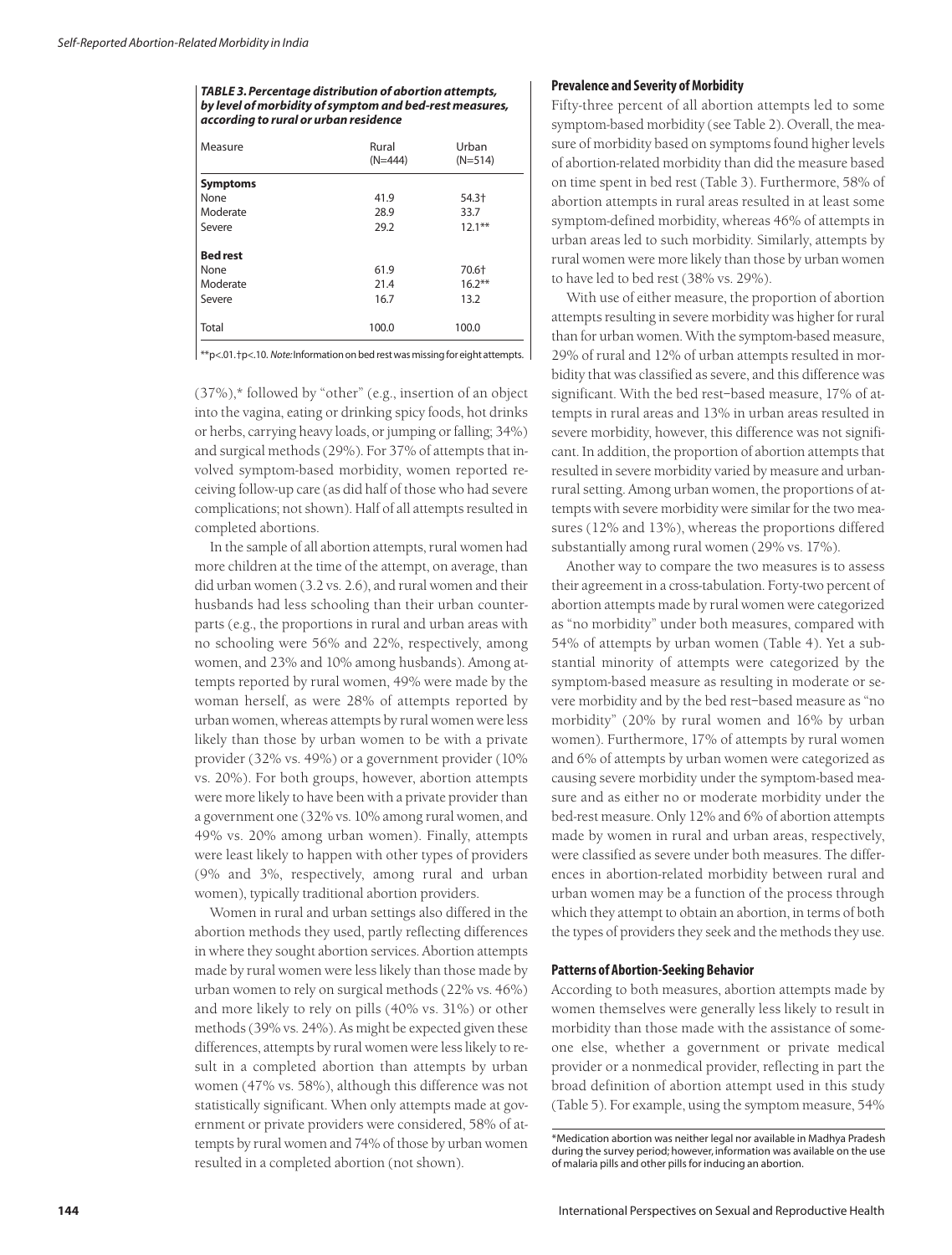of attempts made by women themselves resulted in no morbidity, compared with 34–44% of attempts under five of the six other method and provider categories. Similarly, using the bed-rest measure, 76% of attempts by women themselves led to no morbidity, compared with 44–69% of attempts under five of the other categories. There were two exceptions: under the symptom method, attempts made at government facilities with nonsurgical methods (54% resulted in no morbidity), and under the bed-rest measure, attempts at private medical facilities that involved pills (75% resulted in no morbidity).

Under the bed-rest measure, moderate or severe morbidity was more likely to occur with surgical abortion attempts than with any other type of attempt (54–56% vs. 24–42%). In contrast, under the symptom-based measure, reports of moderate or severe morbidity were highest in nongovernmental settings (61–66%) and lowest in governmental clinics (46–56%). Although most of the morbidity associated with nonsurgical methods performed by private providers was classified as moderate under the symptom measure (42% for pills and 47% for other), a large proportion was classified as severe (19–20%). The reverse occurred for attempts made with nonmedical providers: Forty-five percent of morbidity was classified as severe and 17% as moderate.

The relatively high levels of morbidity reported for surgical procedures, particularly in terms of bed rest, may be offset by the higher rates of completed abortions that result from their use relative to other methods. Ninety-four percent and 79% of surgical attempts made by urban and rural women, respectively, resulted in completed abortions, compared with 21% and 32% of nonsurgical attempts by these groups (not shown). Indeed, the average number of attempts for women using a surgical method was 1.0, whereas the average number for women using other methods was 1.4 (p=0.000), thus reducing the first group's potential overall morbidity burden. It is important to note that women who went to a medical provider often received ineffective treatment, especially from private

#### *TABLE 4. Concurrency between symptom and bed-rest measures of abortion-related morbidity, by rural or urban residence*

| Symptoms |      | Days of bed rest |                 |      |                 |        |  |  |
|----------|------|------------------|-----------------|------|-----------------|--------|--|--|
|          |      | Rural (N=444)    |                 |      | Urban $(N=514)$ |        |  |  |
|          | None |                  | Moderate Severe | None | Moderate        | Severe |  |  |
| None     | 42.1 | 0.0              | 0.0             | 54.3 | 0.0             | 0.0    |  |  |
| Moderate | 14.9 | 9.2              | 4.7             | 15.6 | 10.9            | 7.2    |  |  |
| Severe   | 5.0  | 12.2             | 11.9            | 0.8  | 5.3             | 6.0    |  |  |

providers: Forty-three percent who used a private provider received nonsurgical treatment, as did 30% who used a government provider. That such large proportions of women who visited medical providers received less effective care indicates a substantial unmet need for effective abortion services. Furthermore, these figures mask the fact that some women required multiple attempts to complete the abortion.

Sixty-five percent of initial abortion attempts among urban women and 51% of such attempts among rural women ended in a completed abortion. When first attempts failed, only 54% of those by urban women and 44% of those by rural women were followed by another attempt. Forty-two percent of second attempts by urban women and 35% by rural women resulted in a completed abortion. Of second attempts that failed, 65% of those by urban women and 50% of those by rural women were followed by a third attempt; 15% of these attempts by urban women and 30% by rural women ended in a completed abortion. There were very few cases in which women made more than three abortion attempts.

## **DISCUSSION**

Abortion-related morbidity, particularly in developing countries, results in a heavy burden on women, their families and the health care system, $1,3,4$  yet population-level data on such morbidity are scarce, as are comparative data on the morbidity experiences of urban and rural women. The present study produced several notable findings on

| Self<br>Measure<br>$(N=350)$ |       | Government medical provider |                         | Private medical provider |                                 |                    | Nonmedical provider§ |
|------------------------------|-------|-----------------------------|-------------------------|--------------------------|---------------------------------|--------------------|----------------------|
|                              |       | Surgical<br>$(N=103)$       | Nonsurgical<br>$(N=44)$ | Surgical<br>$(N=226)$    | Pills <sup>+</sup><br>$(N=113)$ | Other#<br>$(N=57)$ | $(N=60)$             |
| <b>Symptoms</b>              |       |                             |                         |                          |                                 |                    |                      |
| None                         | 53.8  | 44.4                        | 54.4                    | 39.3                     | 37.9                            | 34.3               | 38.5                 |
| Moderate                     | 22.5  | 34.5                        | 12.7                    | 41.9                     | 42.3                            | 46.8               | 16.8                 |
| Severe                       | 23.7  | 21.2                        | 32.9                    | 18.8                     | 19.8                            | 18.9               | 44.7                 |
| Bed rest (days)              |       |                             |                         |                          |                                 |                    |                      |
| 0                            | 75.9  | 46.5                        | 69.2                    | 44.2                     | 75.2                            | 67.6               | 57.8                 |
| $1 - 3$                      | 14.0  | 20.3                        | 17.0                    | 28.6                     | 21.0                            | 30.2               | 19.7                 |
| $\geq 4$                     | 10.1  | 33.2                        | 13.8                    | 27.2                     | 3.7                             | 2.2                | 22.5                 |
| Total                        | 100.0 | 100.0                       | 100.0                   | 100.0                    | 100.0                           | 100.0              | 100.0                |

*TABLE 5. Percentage distribution of abortion attempts, by level of morbidity of symptom and bed-rest measures, according to provider and method*

†Includes malaria pills and other unspecified pills used in an abortion attempt; medication abortion was neither legal nor available in Madhya Pradesh during the survey period. ‡Includes insertion of an object into the vagina; eating or drinking spicy foods, hot drinks or herbs; massage; carrying heavy loads; and intentional jumping or falling. §Includes husbands, traditional providers, pharmacists, compounders and other nonmedically trained individuals who either gave the woman something or performed a procedure themselves.*Note:* Five cases were excluded because of incomplete information.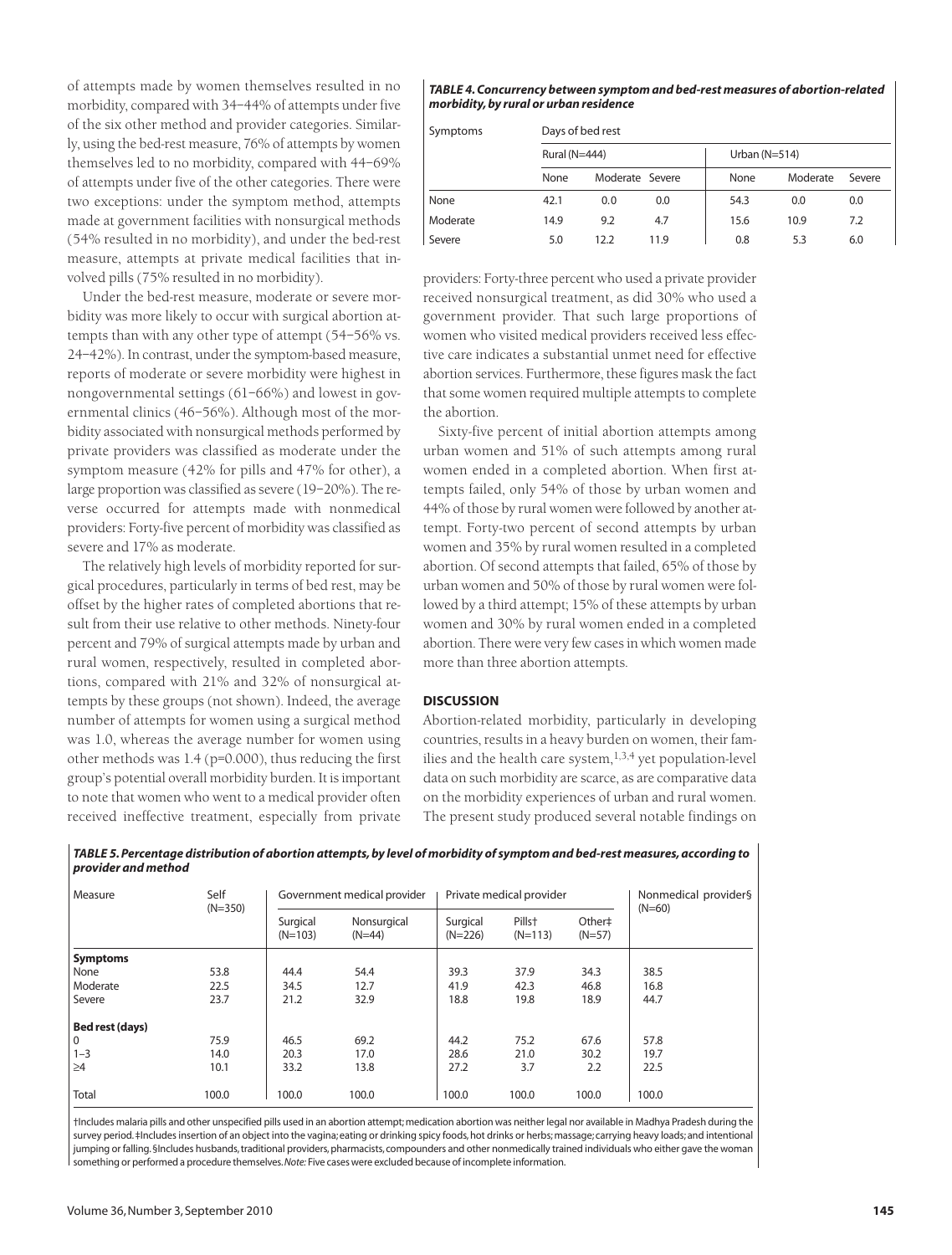abortion-related morbidity and on the measures based on symptoms and bed rest.

First, our results confirmed that measuring self-reported morbidity on a large scale is feasible and suggests significant levels of abortion-related morbidity. Although the levels of morbidity we found were high, they are within the range reported in other research in India15,16 and other settings.5,30,31 This is important because accurate measurement in larger-scale quantitative surveys will allow for the collection of data that are more representative of the general population, and these data will provide policymakers with information on the prevalence of abortion-related morbidity within large population groups, on its effects on women's lives and on the determinants of such morbidity.

Second, the comparison of the two measures confirmed that although they assessed the same underlying morbidity, they captured different aspects of the morbidity experience. Use of the measures provided different overall levels of morbidity, with the symptom-based measure suggesting higher levels of morbidity than the bed-rest measure. This was true for all combinations of provider and method employed (though differences for surgical abortions were small), which implies that sole reliance on a "disruption to daily life" measure would miss a substantial proportion of overall morbidity when nonsurgical methods are used. Conversely, reliance on a symptombased measure may overstate the actual effect of this morbidity on women's lives. In addition, use of the two measures revealed not only an overall difference in the classification of the severity of morbidity, but a difference in its classification in rural versus urban settings, as well as by provider and abortion method. Indeed, the difference between the proportions of attempts classified as resulting in severe morbidity by the two measures was considerably larger in rural areas than in urban areas. However, for moderate levels of morbidity, the difference between the two measures was larger in the urban than in the rural areas.

When assessed using the bed-rest measure, surgical abortions resulted in higher morbidity, likely because of a number of factors, including greater support from household members for women who used this procedure and the higher expected morbidity associated with the D&C procedure (e.g., blood loss and other complications), which was the most common surgical method in India at the time of this study. Furthermore, though we knew of no standardized guidelines for clinicians' recommending bed rest following a D&C, it is possible that women were instructed to take bed rest following this procedure. In addition, such a request may be more respected by family members than if the recommendation is made by a noncertified abortion provider (assuming that the family is aware of the attempt).

Our concurrency analysis revealed that the two measures were capturing different aspects of morbidity, and that there are a number of possible explanations for these differences. It is likely that in Madhya Pradesh, women in both rural and urban areas found it difficult to take sustained periods of time away from their employment or domestic roles, even when suffering from significant postabortion complications. As a result, the measure based on bed rest may have understated the degree of morbidity experienced by women, especially in rural areas, where the agricultural economy and more conservative social norms may make taking bed rest even more difficult. However, when viewed from this perspective, time spent in bed rest, especially for rural women, may indicate particularly severe morbidity.

These measurement differences highlight the importance of assessing not only the clinical or physical aspects of morbidity, but also how these physical symptoms affect a woman's ability to conduct her daily activities. In addition, because we had data on days of bed rest, we were able to better define one of the symptoms (excessive bleeding) in terms of severity. Having both measures was also important for capturing the differing morbidity experiences of rural and urban women, which is a reflection of the differences in the process of seeking an abortion (e.g., number of attempts in a single pregnancy), the ability to secure a completed abortion, and the availability and quality of service provision. Overall, these results highlight the complexity of the relationship between abortion and morbidity and suggest that a fuller understanding may be possible when data on both dimensions of morbidity are available.

While many of our results were not unexpected for a setting with high levels of poverty, poor infrastructure, low status of women and relatively high use of D&C, they nonetheless confirmed these expectations and provided evidence supporting advocacy for improved services. A substantial proportion of the abortion attempts in this sample did not result in a completed abortion, and this low completion rate is reflective of the high proportion of women particularly those living in rural areas—who attempted abortion themselves or with the assistance of nonmedically trained providers. Furthermore, these attempts resulted in a significant amount of untreated morbidity, and in nearly two-thirds of attempts resulting in morbidity, the women received no follow-up care, including half of those who experienced severe complications. Together, these findings demonstrate the failure of the health care system in Madhya Pradesh to provide women with safe abortion services and postabortion care. While the increased availability of misoprostol and the decreased use of D&C suggest that women's morbidity will decline if they obtain care from public or private medical centers, most women continue to seek abortions outside of the formal medical system, and therefore remain vulnerable to unnecessary morbidity.

## **Conclusions**

This study highlights both the burden of abortion-related morbidity in Madhya Pradesh and the value in measuring this morbidity in multiple ways. While the need for improved services is great everywhere, it is clearly greater in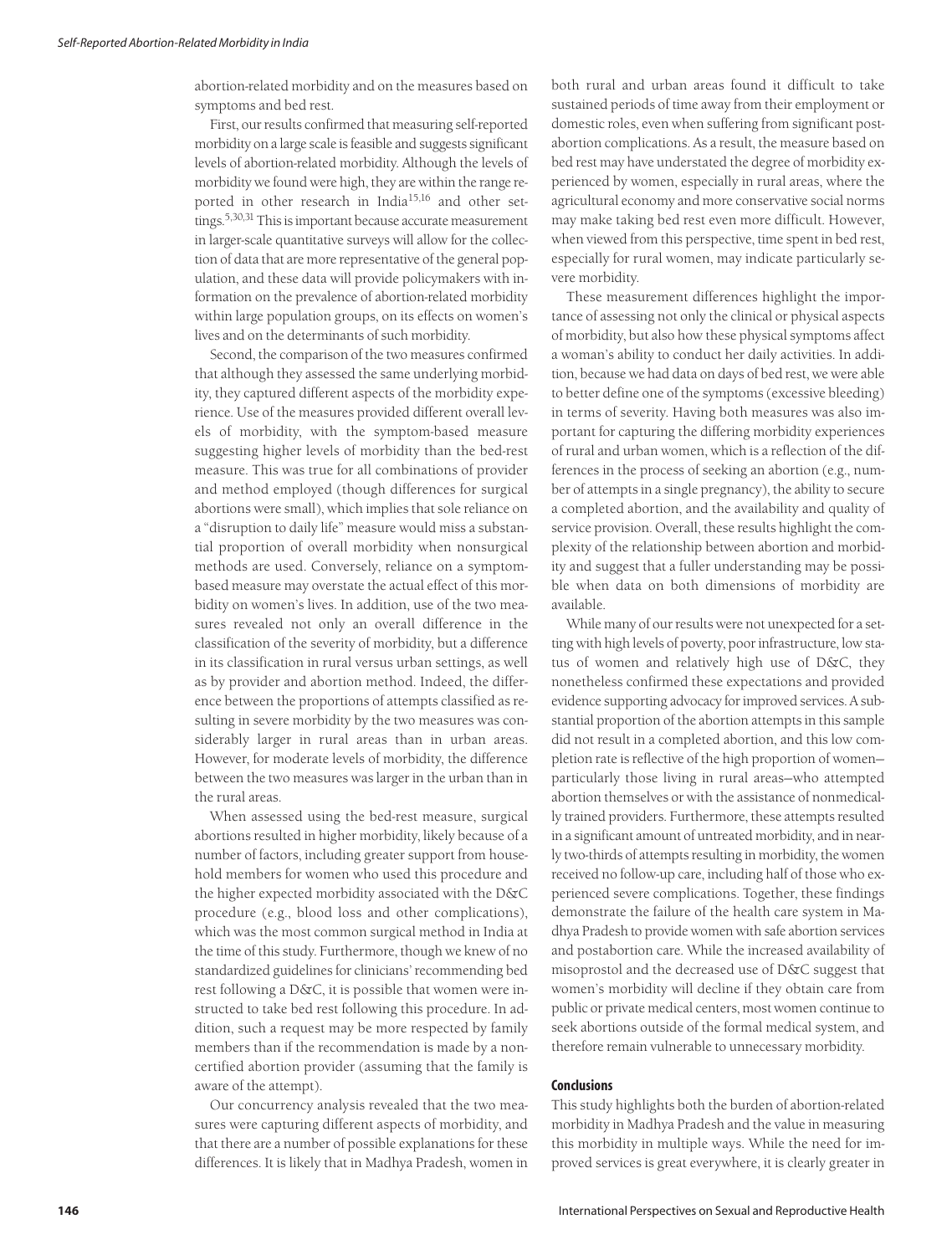rural areas. Our findings also demonstrate the need to improve the measurement of self-reported abortion-related morbidity to support the collection of data in a more representative sample of women than those who visit health facilities.

Further exploration of how to measure self-reported morbidity is required so that we can better understand the reliability of measures across cultural contexts (particularly in terms of norms relating to bed rest), the effect of decisions regarding the categorization of relative morbidity levels, the comparability of measures to standardized clinical measures of morbidity, the reliability of retrospective data on bed rest and non–life-threatening complications, and how such data may be shaped by specific features of the medical system, such as standardized recommendations for bed rest following surgical procedures. Until research finds answers to these questions, selfreported data will need to be interpreted with some care. Furthermore, the use of more refined measures of the effects of abortion-related morbidity on women's activity levels, such as the ability to perform specific tasks, should be investigated. Finally, researchers should explore the utility of creating a morbidity measure that combines clinically observable symptoms and complications with information on the practical effect they have on women's daily lives. Such information is critical in the development of standardized measures of self-reported morbidity that capture the full range of women's abortion experiences, including those overlooked by focusing solely on facilitybased measures of morbidity.

#### **REFERENCES**

**1.** Grimes D et al., Unsafe abortion: the preventable pandemic, *Lancet,* 2006, 368(9550):1908–1919.

**2.** Ahman E and Shah I, *Unsafe Abortion: Global and Regional Estimates of Incidence of Unsafe Abortion and Associated Mortality in 2003,* fifth ed., Geneva: World Health Organization (WHO), 2007.

**3.** Singh S, Hospital admissions resulting from unsafe abortion: estimates from 13 developing countries, *Lancet,* 2006, 368(9550):1887– 1892.

**4.** WHO Global Health Observatory, Mortality and burden of disease: global burden of disease, regional—disability-adjusted life years (DALYS), 2009, <http://apps.who.int/ghodata/#>, accessed Aug. 2, 2010.

**5.** Vlassoff M et al., *Economic Impact of Unsafe Abortion–Related Morbidity and Mortality: Evidence and Estimation Challenges,* IDS Research Report, Brighton, UK: Institute of Development Studies, University of Sussex, 2008, No. 59.

**6.** Ganatra B and Johnston HB, Reducing abortion-related mortality in South Asia: a review of constraints and a road map for change, *Journal of the American Medical Women's Association,* 2002, 57(3):159–164.

**7.** Ganatra B and Hirve S, Induced abortion among adolescent women in rural Maharashtra, India, *Reproductive Health Matters,* 2002, 10(19):76–85.

**8.** Johnston HB, *Abortion Practice in India: A Review of Literature,* Mumbai: Centre for Enquiry into Health and Allied Themes (CEHAT)/Healthwatch, 2002.

**9.** Elul B et al., Side effects of mifepristone-misoprostol abortion versus surgical abortion: data from a trial in China, Cuba, and India, *Contraception,* 1999, 59(2):107–114.

**10.** Jewkes R et al., The impact of age on the epidemiology of incom-

plete abortions in South Africa after legislative change, *BJOG,* 2005, 112:(3)355–359.

**11.** Rossier C et al., Estimating clandestine abortion with the confidants method—results from Ouagadougou, Burkina Faso, *Social Science & Medicine,* 2006, 62(1):254–266.

**12.** Murray CJL and Chen LC, Understanding morbidity change, *Population and Development Review,* 1992, 18(3):481–503.

**13.** Ross DA and Vaughan JP, Health interview surveys in developing countries: a methodological review, *Studies in Family Planning,* 1986, 17(2):78–94.

**14.** Coyaji K et al., Mifepristone-misoprostol abortion: a trial in rural and urban Maharashtra, India, *Contraception,* 2002, 66(1):33–40.

**15.** Johnston HB et al., Where do rural women obtain postabortion care? The case of Uttar Pradesh, India, *International Family Planning Perspectives,* 2003, 29(4):182–187.

**16.** Ramachandar L and Pelto PJ, Abortion providers and safety of abortion: a community-based study in a rural district of Tamil Nadu, India, *Reproductive Health Matters,* 2004, 12(24 Suppl.):138–146.

**17.** Mitsunaga T, Larsen U and Okonofua F, Risk factors for complications of induced abortions in Nigeria, *Journal of Women's Health,* 2005, 14(6):515–528.

**18.** International Institute for Population Sciences (IIPS) and Macro International, *National Family Health Survey (NFHS-3), 2005–06: India, Volume 1,* Mumbai: IIPS, 2007.

**19.** Department of Family Welfare, Government of India, *Yearbook 1997–98,* New Delhi: Family Welfare Programme in India, 1998.

**20.** WHO, *Medical Methods for the Termination of Pregnancy: Report of a WHO Scientific Group,* WHO Technical Report Series, Geneva: WHO, 1997, No. 871.

**21.** WHO, *Safe Abortion: Technical and Policy Guidance for Health Systems,* Geneva: WHO, 2003.

**22.** Varkey P et al., The reality of unsafe abortion in a rural community in South India, *Reproductive Health Matters,* 2000, 8(16):83–91.

**23.** Karkal M, Abortion laws and the abortion situation in India, *Issues in Reproductive and Genetic Engineering,* 1991, 4(3):223–230.

**24.** Chhabra R and Nuna S, *Abortion in India: An Overview,* New Delhi: Veerendra Press, 1994.

**25.** Office of the Registrar General of India, Special bulletin on maternal mortality in India 2004–2006, 2009, <http://www.mp.gov.in/ health MMR-Bulletin-April-2009.pdf>, accessed July 21, 2010.

**26.** Edmeades J et al., Methodological innovation in studying abortion in developing countries: a "narrative" quantitative survey in Madhya Pradesh, India, *Journal of Mixed Methods Research,* 2010, 4(3):176–198.

**27.** Saha S et al., *Abortion in Maharashtra: Incidence, Care and Cost,* Mumbai: CEHAT, 2004.

**28.** Ganatra B et al., Understanding women's experiences with medical abortion: in-depth interviews with women in two Indian clinics, *Global Public Health,* 2010, 5(4):335–347.

**29.** Visaria L et al., Abortion in India: emerging issues from qualitative studies, *Economic and Political Weekly,* 2004, 39(46–47):5044–5052.

**30.** Gebreselassie H et al., The magnitude of abortion complications in Kenya, *BJOG,* 2005, 112(9):1229.

**31.** Kay BJ et al., An analysis of the cost of incomplete abortion to the public health sector in South Africa—1994, *South African Medical Journal,* 1997, 87(4):442–447.

#### **RESUMEN**

**Contexto:** *A nivel global, la morbilidad relacionada con el aborto impone una carga física, social y económica en las mujeres que, en gran parte, queda sin ser medida; muy pocas investigaciones han examinado la morbilidad a nivel de la población, especialmente en los países en desarrollo.*